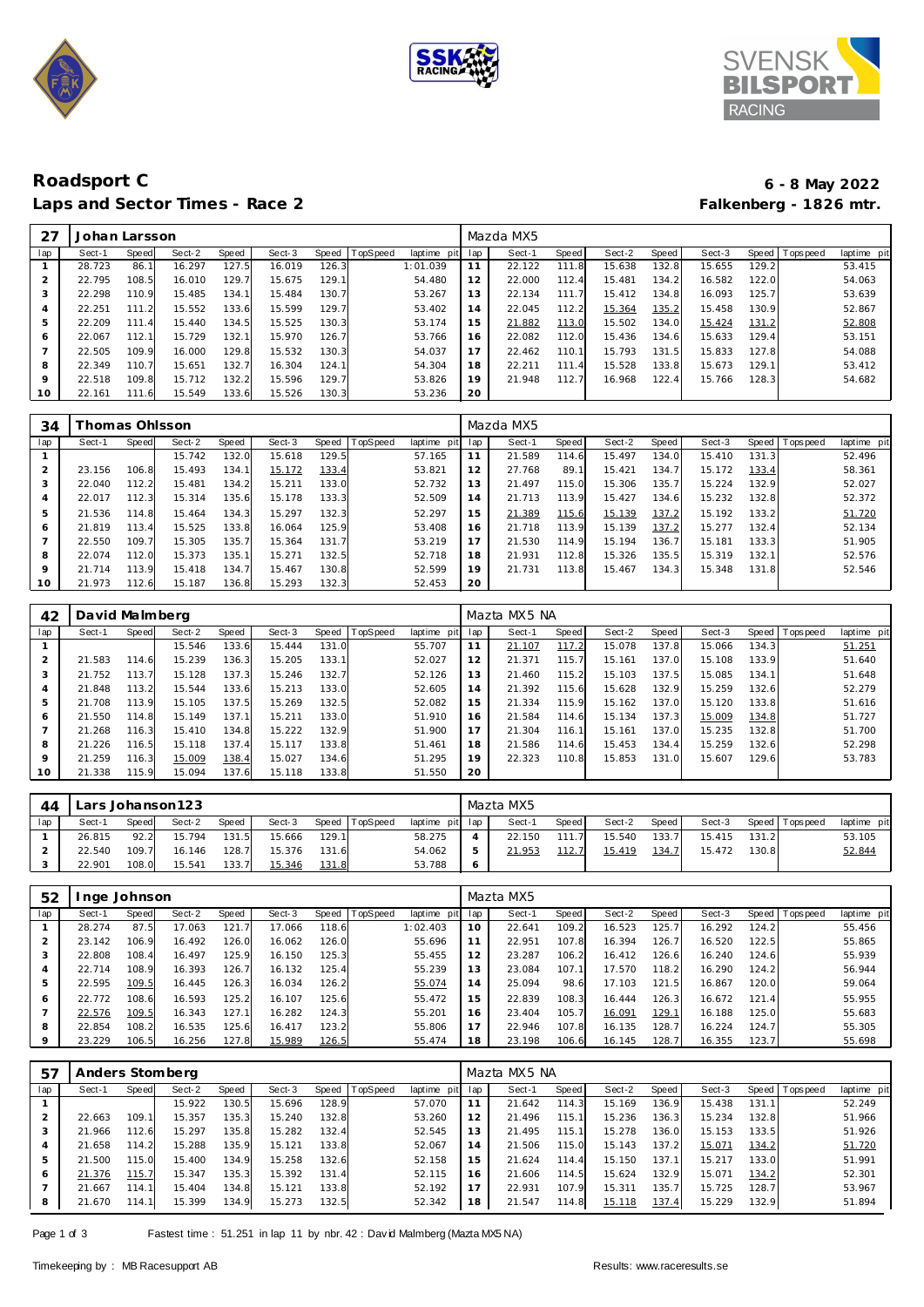





# **Roadsport C 6 - 8 May 2022**

|  |  | Laps and Sector Times - Race 2 |  |
|--|--|--------------------------------|--|
|  |  |                                |  |

| 52.478 19 21.960 112.6 15.345 135.4 15.343 131.9<br>9 21.822 113.3 15.255 136.2 15.401 131.4 | Laps and Sector Times - Race 2 |        |  |        |                 |  |  |  | Falkenberg - 1826 mtr. |
|----------------------------------------------------------------------------------------------|--------------------------------|--------|--|--------|-----------------|--|--|--|------------------------|
| 10 21.618 114.4<br>126.8 15.396 131.4                                                        |                                | 16.387 |  | 53.401 | $\overline{20}$ |  |  |  | 52.648                 |

| 65  | Ulf Wärnberg |             |        |       |        |       |          |                |     | Mazda Miata |       |        |       |        |       |                 |             |
|-----|--------------|-------------|--------|-------|--------|-------|----------|----------------|-----|-------------|-------|--------|-------|--------|-------|-----------------|-------------|
| lap | Sect-1       | Speed       | Sect-2 | Speed | Sect-3 | Speed | TopSpeed | laptime<br>pit | lap | Sect-1      | Speed | Sect-2 | Speed | Sect-3 |       | Speed Tops peed | laptime pit |
|     | 29.077       | 85.1        | 17.061 | 121.8 | 16.230 | 124.7 |          | 1:02.368       | 10  | 22.451      | 110.2 | 16.377 | 126.8 | 15.927 | 127.0 |                 | 54.755      |
|     | 22.382       | 110.5       | 15.919 | 130.5 | 15.582 | 129.8 |          | 53.883         | 11  | 22.270      | 111.1 | 16.253 | 127.8 | 15.888 | 127.3 |                 | 54.411      |
| చ   | 22.449       | 110.2       | 16.270 | 127.7 | 15.625 | 129.5 |          | 54.344         | 12  | 22.346      | 110.7 | 16.313 | 127.3 | 15.981 | 126.6 |                 | 54.640      |
|     | 22.540       | 109.7       | 16.087 | 129.  | 15.844 | 127.7 |          | 54.471         | 13  | 22.554      | 109.7 | 16.159 | 128.5 | 15.932 | 127.0 |                 | 54.645      |
| 5   | 22.605       | 109.4       | 16.479 | 126.1 | 15.795 | 128.1 |          | 54.879         | 14  | 22.377      | 110.5 | 16.436 | 126.4 | 15.853 | 127.6 |                 | 54.666      |
| 6   | 22.179       | 111<br>. 51 | 16.192 | 128.3 | 15.898 | 127.3 |          | 54.269         | 15  | 22.542      | 109.7 | 16.255 | 127.8 | 16.103 | 125.6 |                 | 54.900      |
|     | 22.565       | 109.6       | 16.685 | 124.5 | 16.023 | 126.3 |          | 55.273         | 16  | 22.158      | 111.6 | 16.114 | 128.9 | 15.930 | 127.0 |                 | 54.202      |
| 8   | 22.517       | 109.8       | 16.027 | 129.6 | 15.933 | 127.0 |          | 54.477         | 17  | 22.656      | 109.2 | 16.159 | 128.5 | 15.939 | 126.9 |                 | 54.754      |
|     | 22.355       | 110.6       | 16.094 | 129.  | 15.848 | 127.7 |          | 54.297         | 18  | 23.220      | 106.5 | 17.251 | 120.4 | 17.034 | 118.8 |                 | 57.505      |

| 68  | Ulrika Axelsson. |       |        |       |        |       |          |             |     | Mazda MX5 NBFL |       |        |       |        |       |                           |  |
|-----|------------------|-------|--------|-------|--------|-------|----------|-------------|-----|----------------|-------|--------|-------|--------|-------|---------------------------|--|
| lap | Sect-1           | Speed | Sect-2 | Speed | Sect-3 | Speed | TopSpeed | laptime pit | lap | Sect-1         | Speed | Sect-2 | Speed | Sect-3 | Speed | Tops pee d<br>laptime pit |  |
|     | 29.050           | 85.   | 17.088 | 121.6 | 16.773 | 120.6 |          | 1:02.911    | 10  | 24.892         | 99.4  | 16.954 | 122.5 | 16.906 | 119.7 | 58.752                    |  |
|     | 23.839           | 103.7 | 17.242 | 120.5 | 16.359 | 123.7 |          | 57.440      |     | 24.719         | 100.1 | 17.021 | 122.0 | 18.881 | 107.2 | 1:00.621                  |  |
|     | 24.475           | 101   | 17.195 | 120.8 | 16.533 | 122.4 |          | 58.203      | 12  | 24.151         | 102.4 | 16.699 | 124.4 | 17.055 | 118.6 | 57.905                    |  |
|     | 24.929           | 99.2  | 16.435 | 126.4 | 16.615 | 121.8 |          | 57.979      | 13  | 24.137         | 102.5 | 16.590 | 125.2 | 16.364 | 123.6 | 57.091                    |  |
|     | 24.094           | 102.6 | 17.066 | 121.7 | 16.596 | 121.9 |          | 57.756      | 14  | 24.075         | 102.7 | 17.246 | 120.4 | 18.083 | 111.9 | 59.404                    |  |
| 6   | 24.036           | 102.9 | 16.803 | 123.6 | 16.578 | 122.0 |          | 57.417      | 15  | 24.208         | 102.2 | 16.630 | 124.9 | 17.335 | 116.7 | 58.173                    |  |
|     | 24.463           | 101.1 | 17.079 | 121.6 | 17.161 | 117.9 |          | 58.703      | 16  | 24.825         | 99.6  | 17.059 | 121.8 | 16.532 | 122.4 | 58.416                    |  |
| 8   | 24.013           | 103.0 | 16.884 | 123.0 | 16.792 | 120.5 |          | 57.689      |     | 25.630         | 96.5  | 19.608 | 105.9 | 17.541 | 115.3 | 1:02.779                  |  |
|     | 27.911           | 88.6  | 18.336 | 113.3 | 18.476 | 109.5 |          | 1:04.723    | 18  |                |       |        |       |        |       |                           |  |

| 70             | Daniel Nyman |       |        |       |        |       |          |             |                 | Mazda MX5 |       |        |       |        |       |                 |             |
|----------------|--------------|-------|--------|-------|--------|-------|----------|-------------|-----------------|-----------|-------|--------|-------|--------|-------|-----------------|-------------|
| lap            | Sect-1       | Speed | Sect-2 | Speed | Sect-3 | Speed | TopSpeed | laptime pit | lap             | Sect-1    | Speed | Sect-2 | Speed | Sect-3 |       | Speed Tops peed | laptime pit |
|                |              |       | 15.540 | 133.7 | 15.964 | 126.7 |          | 58.236      |                 | 21.548    | 114.8 | 15.104 | 137.5 | 15.376 | 131.6 |                 | 52.028      |
| 2              | 22.451       | 110.2 | 15.494 | 134.1 | 15.410 | 131.3 |          | 53.355      | 12 <sup>1</sup> | 21.440    | 115.4 | 15.170 | 136.9 | 15.334 | 131.9 |                 | 51.944      |
| 3              | 22.063       | 112.1 | 15.306 | 135.7 | 15.317 | 132.1 |          | 52.686      | 13              | 21.798    | 113.5 | 14.981 | 138.7 | 15.439 | 131.0 |                 | 52.218      |
| $\overline{4}$ | 21.826       | 113.3 | 15.276 | 136.0 | 15.274 | 132.5 |          | 52.376      | 14              | 21.462    | 115.2 | 15.122 | 137.4 | 15.362 | 131.7 |                 | 51.946      |
| 5              | 21.509       | 115.0 | 15.380 | 135.1 | 15.582 | 129.8 |          | 52.471      | 15              | 21.473    | 115.2 | 15.446 | 134.5 | 15.491 | 130.6 |                 | 52.410      |
| 6              | 21.541       | 114.8 | 15.412 | 134.8 | 15.913 | 127.1 |          | 52.866      | 16              | 21.521    | 114.9 | 15.464 | 134.3 | 15.545 | 130.2 |                 | 52.530      |
| $\overline{7}$ | 22.008       | 112.4 | 15.437 | 134.6 | 15.481 | 130.7 |          | 52.926      | 17              | 21.450    | 115.3 | 15.212 | 136.6 | 15.250 | 132.7 |                 | 51.912      |
| 8              | 21.884       | 113.0 | 15.265 | 136.1 | 15.430 | 131.1 |          | 52.579      | 18              | 21.342    | 115.9 | 15.123 | 137.4 | 15.398 | 131.4 |                 | 51.863      |
| 9              | 21.621       | 114.4 | 15.317 | 135.6 | 15.311 | 132.1 |          | 52.249      | 19              | 21.514    | 115.0 | 15.430 | 134.6 | 15.346 | 131.8 |                 | 52.290      |
| 10             | 21.617       | 114.4 | 15.195 | 136.7 | 15.625 | 129.5 |          | 52.437      | 20              |           |       |        |       |        |       |                 |             |

| 75  | Petter Sångberg |       |        |       |        |       |          |         |         | Mazta MX5 |       |        |         |        |       |                 |             |
|-----|-----------------|-------|--------|-------|--------|-------|----------|---------|---------|-----------|-------|--------|---------|--------|-------|-----------------|-------------|
| lap | Sect-1          | Speed | Sect-2 | Speed | Sect-3 | Speed | TopSpeed | laptime | pit lap | Sect-1    | Speed | Sect-2 | Speed ' | Sect-3 |       | Speed Tops peed | laptime pit |
|     |                 |       | 15.375 | 135.1 | 15.352 | 131.8 |          | 55.160  | 11      | 21.395    | 115.6 | 15.209 | 136.6   | 15.288 | 132.3 |                 | 51.892      |
|     | 21.811          | 113.4 | 15.208 | 136.6 | 15.268 | 132.5 |          | 52.287  | 12      | 21.439    | 115.4 | 15.099 | 137.6   | 15.109 | 133.9 |                 | 51.647      |
| 3   | 21.708          | 113.9 | 15.133 | 137.3 | 15.221 | 132.9 |          | 52.062  | 13      | 21.696    | 114.0 | 15.213 | 136.5   | 15.412 | 131.3 |                 | 52.321      |
| 4   | 22.173          | 111.5 | 16.014 | 129.7 | 15.159 | 133.5 |          | 53.346  | 14      | 21.609    | 114.5 | 15.274 | 136.0   | 15.221 | 132.9 |                 | 52.104      |
| 5   | 21.715          | 113.9 | 15.104 | 137.5 | 15.091 | 134.1 |          | 51.910  | 15      | 21.640    | 114.3 | 15.096 | 137.6   | 15.350 | 131.8 |                 | 52.086      |
| 6   | 21.745          | 113.7 | 15.078 | 137.8 | 15.206 | 133.1 |          | 52.029  | 16      | 21.427    | 115.4 | 15.140 | 137.2   | 15.224 | 132.9 |                 | 51.791      |
|     | 21.684          | 114.1 | 15.213 | 136.5 | 15.324 | 132.0 |          | 52.221  | 17      | 21.389    | 115.6 | 15.032 | 138.2   | 15.195 | 133.1 |                 | 51.616      |
| 8   | 21.505          | 115.0 | 15.112 | 137.5 | 15.261 | 132.6 |          | 51.878  | 18      | 21.835    | 113.3 | 15.371 | 135.1   | 15.265 | 132.5 |                 | 52.471      |
| 9   | 21.355          | 115.8 | 15.085 | 137.7 | 15.335 | 131.9 |          | 51.775  | 19      | 21.388    | 115.6 | 15.149 | 137.1   | 15.307 | 132.2 |                 | 51.844      |
| 10  | 21.864          | 113.1 | 15.006 | 138.4 | 15.154 | 133.5 |          | 52.024  | 20      |           |       |        |         |        |       |                 |             |

| 88  | Kari Hautakangas |       |        |       |        |        |          |                | Mazda MX5 Na |        |       |        |       |        |       |                |             |  |
|-----|------------------|-------|--------|-------|--------|--------|----------|----------------|--------------|--------|-------|--------|-------|--------|-------|----------------|-------------|--|
| lap | Sect-1           | Speed | Sect-2 | Speed | Sect-3 | Speed  | TopSpeed | pit<br>laptime | lap          | Sect-1 | Speed | Sect-2 | Speed | Sect-3 |       | Speed Topspeed | laptime pit |  |
|     | 27.777           | 89.0  | 16.384 | 126.8 | 15.871 | 127.51 |          | 1:00.032       | 10           | 22.522 | 109.8 | 16.085 | 129.1 | 15.999 | 126.5 |                | 54.606      |  |
| 2   | 23.441           | 105.5 | 16.250 | 127.8 | 15.738 | 128.6  |          | 55.429         | 11           | 22.606 | 109.4 | 15.842 | 131   | 15.959 | 126.8 |                | 54.407      |  |
| 3   | 22.774           | 108.6 | 16.001 | 129.8 | 15.556 | 130.1  |          | 54.331         | 12           | 22.511 | 109.9 | 16.066 | 129.3 | 16.141 | 125.3 |                | 54.718      |  |
| 4   | 23.775           | 104.0 | 15.864 | 130.9 | 15.775 | 128.3  |          | 55.414         | 13           | 22.930 | 107.9 | 16.007 | 129.8 | 15.926 | 127.0 |                | 54.863      |  |
| 5   | 23.017           | 107.5 | 16.158 | 128.6 | 15.935 | 127.0  |          | 55.110         | 14           | 22.634 | 109.3 | 16.126 | 128.8 | 15.781 | 128.2 |                | 54.541      |  |
| O   | 22.646           | 109.2 | 15.755 | 131.8 | 15.734 | 128.6  |          | 54.135         | 15           | 22.796 | 108.5 | 15.967 | 130.1 | 16.291 | 124.2 |                | 55.054      |  |
|     | 22.780           | 108.6 | 16.508 | 125.8 | 15.999 | 126.5  |          | 55.287         | 16           | 22.734 | 108.8 | 15.972 | 130.1 | 15.820 | 127.9 |                | 54.526      |  |
| 8   | 22.691           | 109.0 | 15.905 | 130.6 | 15.870 | 127.5  |          | 54.466         | 17           | 23.353 | 105.9 | 16.628 | 124.9 | 15.938 | 126.9 |                | 55.919      |  |
| 9   | 22.591           | 109.5 | 16.107 | 129.0 | 15.715 | 128.7  |          | 54.413         | 18           | 22.595 | 109.5 | 16.285 | 127.6 | 16.254 | 124.5 |                | 55.134      |  |